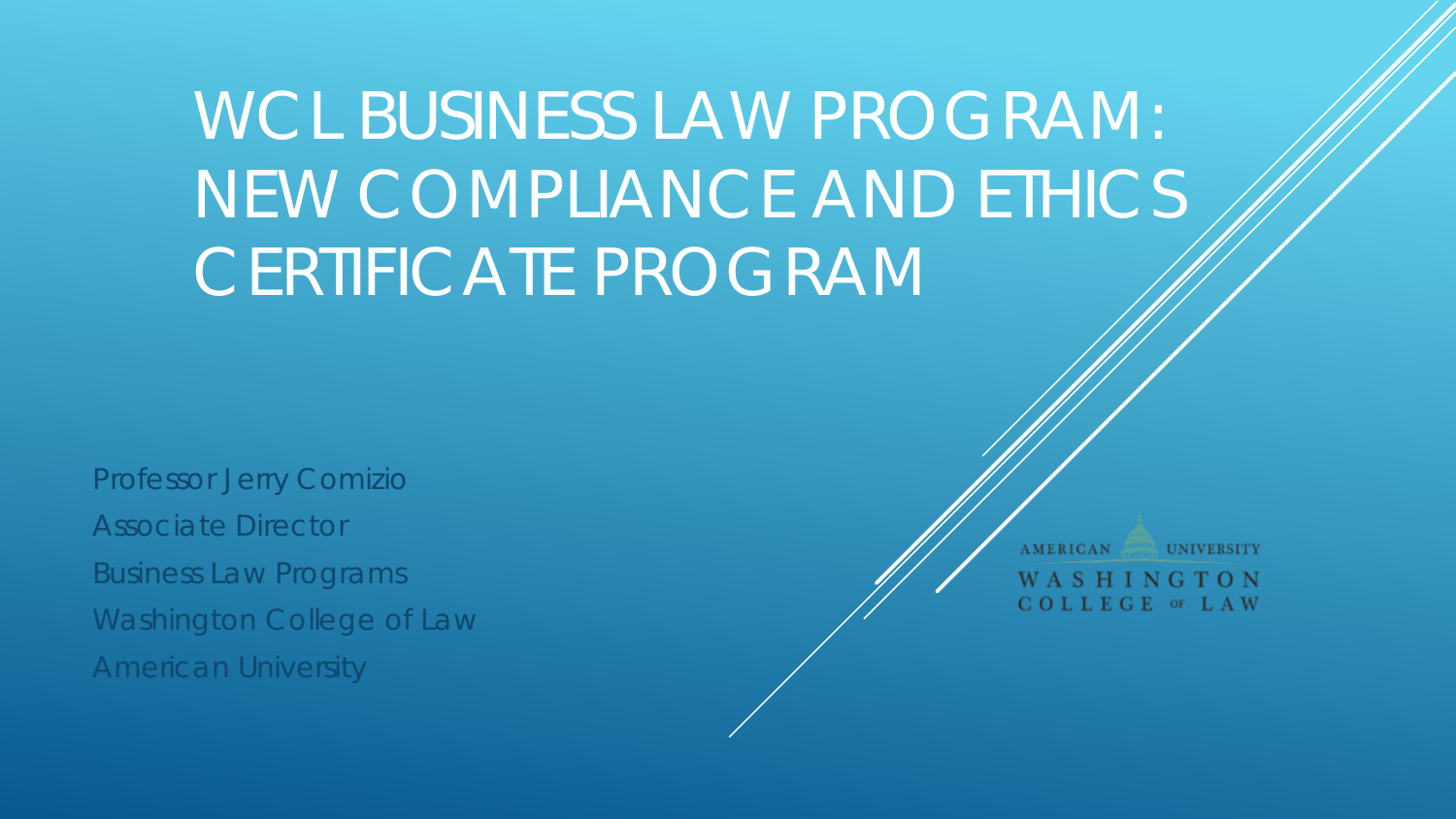## COMPLIANCE AND ETHICS CERTFICATE

- **The Business Law Program at American University Washington College of Law is** pleased to announce an innovative Compliance and Ethics Certificate (CEC) program.
- **The new program is one of the first in the country designed to provide WCL** students targeted credentials to meet the exploding demand for compliance expertise, grounded in a deep understanding of the unique, novel, and complex ethical issues presented in the practice of business law.
- Students can choose either Corporate Compliance or Financial Institutions Compliance. Both clusters will provide students with the opportunity to pursue an integrated program of experiential learning through traditional and skills-based courses, externships, and business-related clinics within AUWCL"s top ranked Clinical Program.

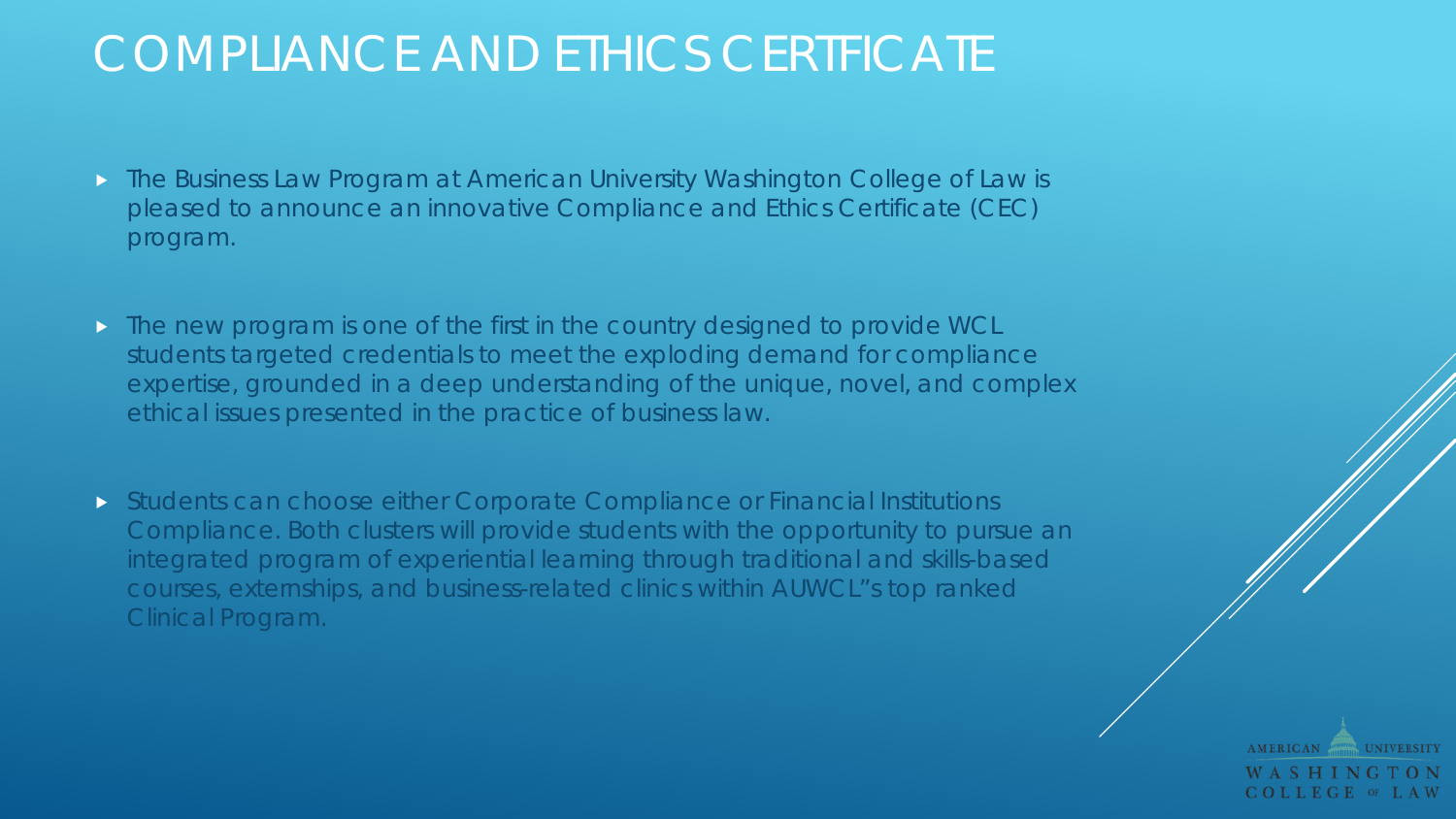- Covering one of the fastest growing areas of business law, the Compliance and Ethics Certificate enables students with a special interest in business law to earn a certificate that provides a core competency and a deeper understanding of compliance laws and regulations.
- Students learn how to adopt and implement successful corporate compliance strategies as they acquire knowledge and skills in the legal, regulatory, and ethical framework undergirding compliance.
- **Compliance, especially now, is a critical component of how companies,** organizations, and institutions function. Due to the ever increasing complexity of laws and regulations, increased liability, and ethics concerns, compliance expertise is increasingly sought by law firms, corporations, and government agencies, as well as public interest, charitable, and other organizations.
- The Compliance and Ethics Certificate provides skills that are an integral part of business law practice, giving you a leg up on your career path.
- **The certificate offers you the opportunity to choose from two tracks in dynamic areas** of business law. You can focus on the curriculum best suited to your interests and career goals: the Corporate Compliance Certificate or the Financial Institutions Compliance Certificate.

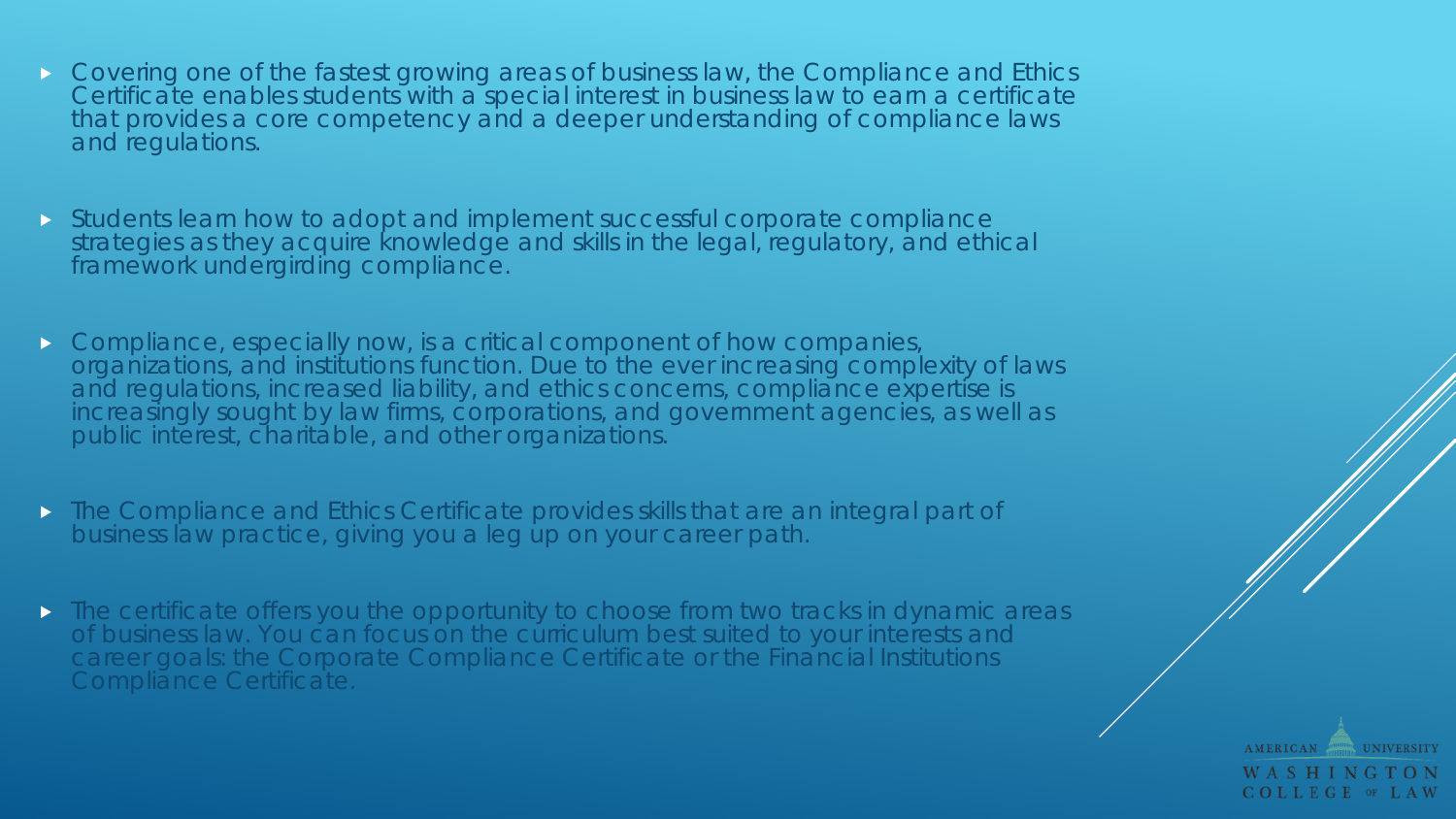## **Corporate Compliance Certificate**

This certificate provides you with a core competency and deeper understanding of corporate compliance laws and regulations, focusing on the relevant legal, regulatory, and ethical framework. You will also learn about compliance programs and strategies and will receive skills-based training.

## **Financial Institutions Compliance Certificate**

This certificate provides you with a core competency and deeper understanding of financial institutions compliance laws and regulations, focusing on the relevant legal, regulatory and ethical framework, including the regulation of financial institutions, risk management, special corporate governance, regulatory compliance, and ethical considerations. You will also learn about compliance programs and strategies and will receive skills-based training.

**AMERICAN** COLLEGE OF LAW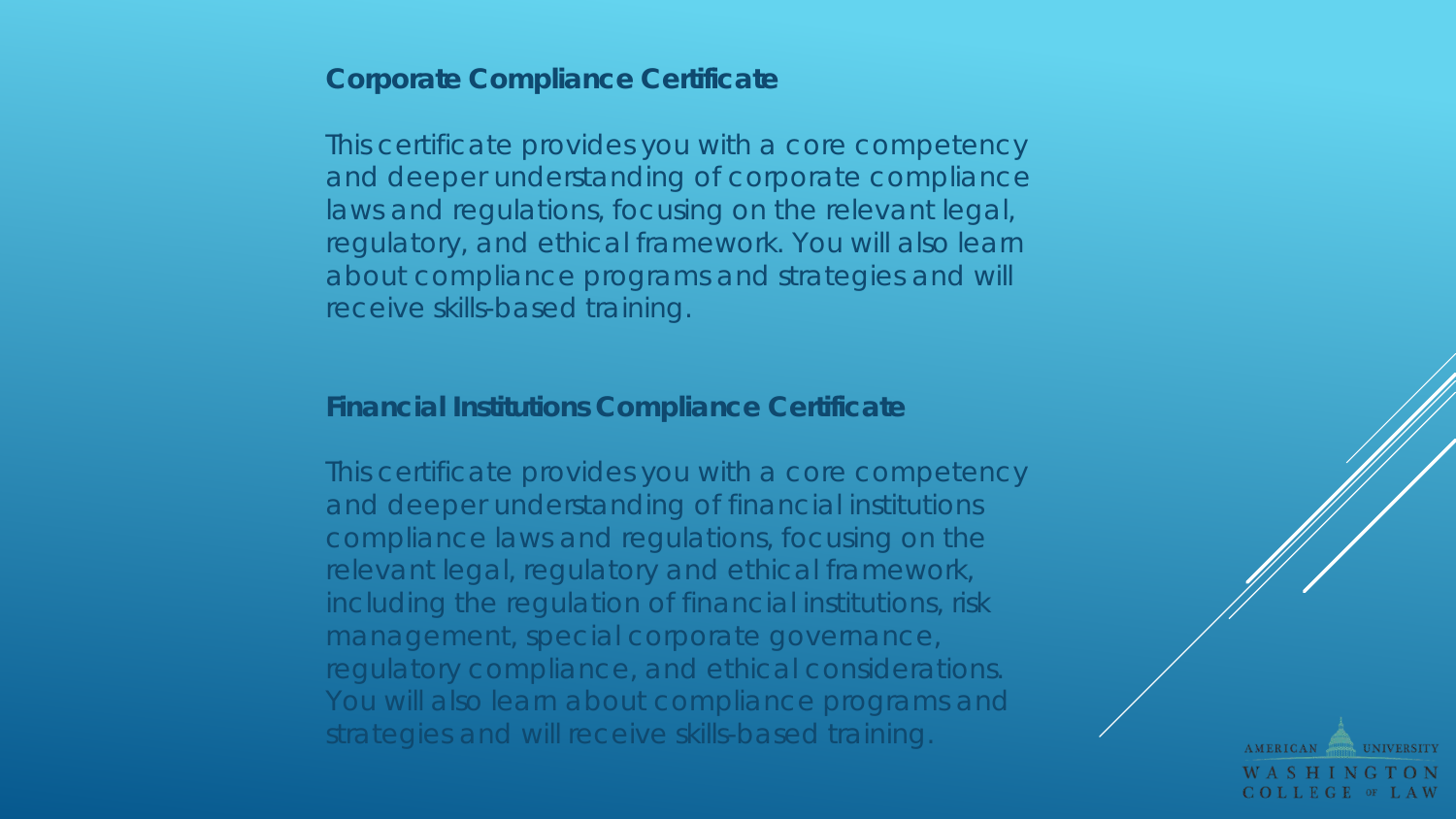- From the news release: "This new component of AUWCL's alreadystrong business law curriculum meets an ever-growing market demand for business law compliance skills and expertise," noted Professor David Snyder, director of the Business Law Program. "The CEC will be grounded in teaching students the highest standards of business ethics, which are increasingly pursued and developed by law firms, corporations, government agencies, and other organizations."
- **The CEC is led by Gerard Comizio, Associate Director of WCL's Business** Law Program, former chair of the financial institutions practices at two leading international law firms and an alumnus of the OCC in the U.S. Department of the Treasury as well as the SEC. He is also the author of leading casebooks in banking law.
- **Read more about our Compliance and Ethics Certificate program:** https://www.wcl.american.edu/impact/initiativesprograms/business/cec/

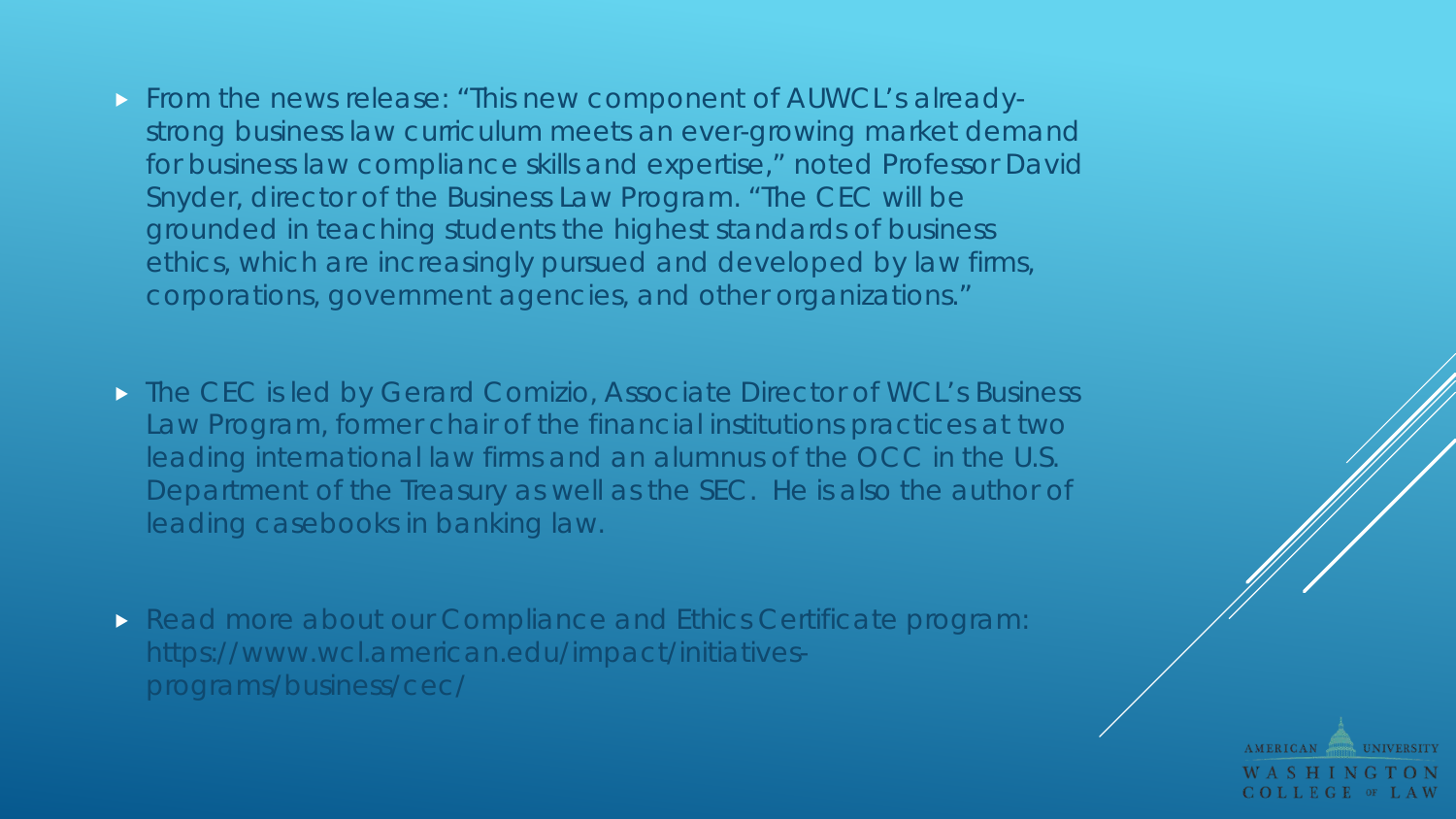## **Intended Benefits of the CEC program**

- **Jobs**: Makes WCL and its students more competitive in the marketplace (Georgetown, U Va GW Antonin Scalia, GMU, Catholic and William & Mary have established business/financial law certificate/concentration programs)
	- Meets exploding market (and student)demand for wide range of compliance skills and expertise
- Further enhances WCL's business law profile and focus
- From a strategic perspective continuing to build WCL's reputation in business law is especially important now that US News and World Report has started ranking business law programs
- Helps students structure a coherent and appropriate course of study for your 2L and 3L years: focus on business law while leaving ample space for other courses and pursuits

**AMERICAN** COLLEGE OF LAW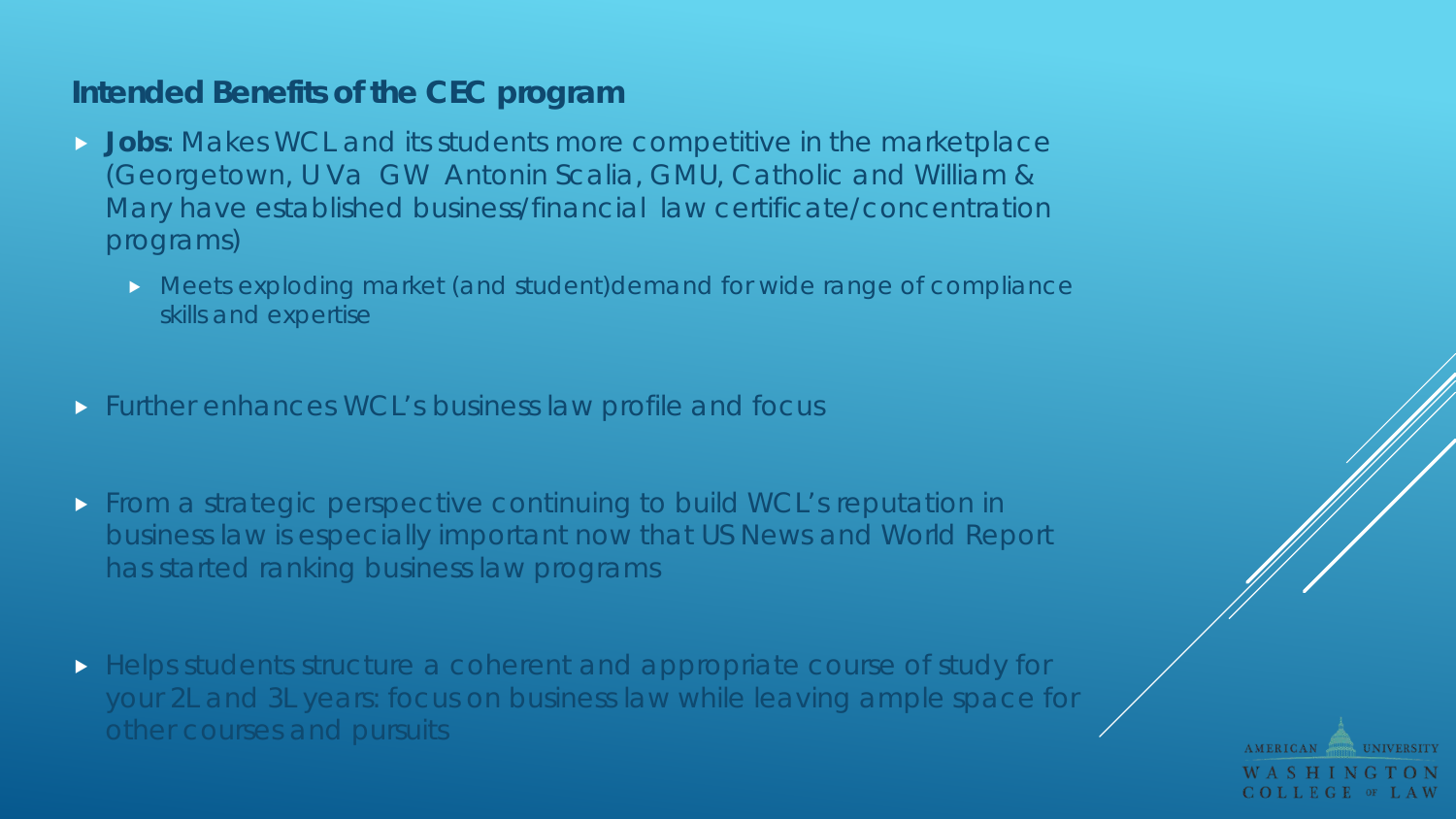## **Certificate Requirements**

- 18 credits; 2 required courses
	- Business Associations and Business Law and Ethics
- **Explore dynamic compliance areas:** 
	- D Up to 7 credits in Business Law-related clinics
	- Up to 3 credits in externships related to corporate or financial institutions compliance
- **Range of elective courses the student can choose from each track**
- [How to Apply: https://www.wcl.american.edu/impact/initiatives](https://www.wcl.american.edu/impact/initiatives-programs/business/cec/cec-program-application-2021-22/)programs/business/cec/cec-program-application-2021-22/